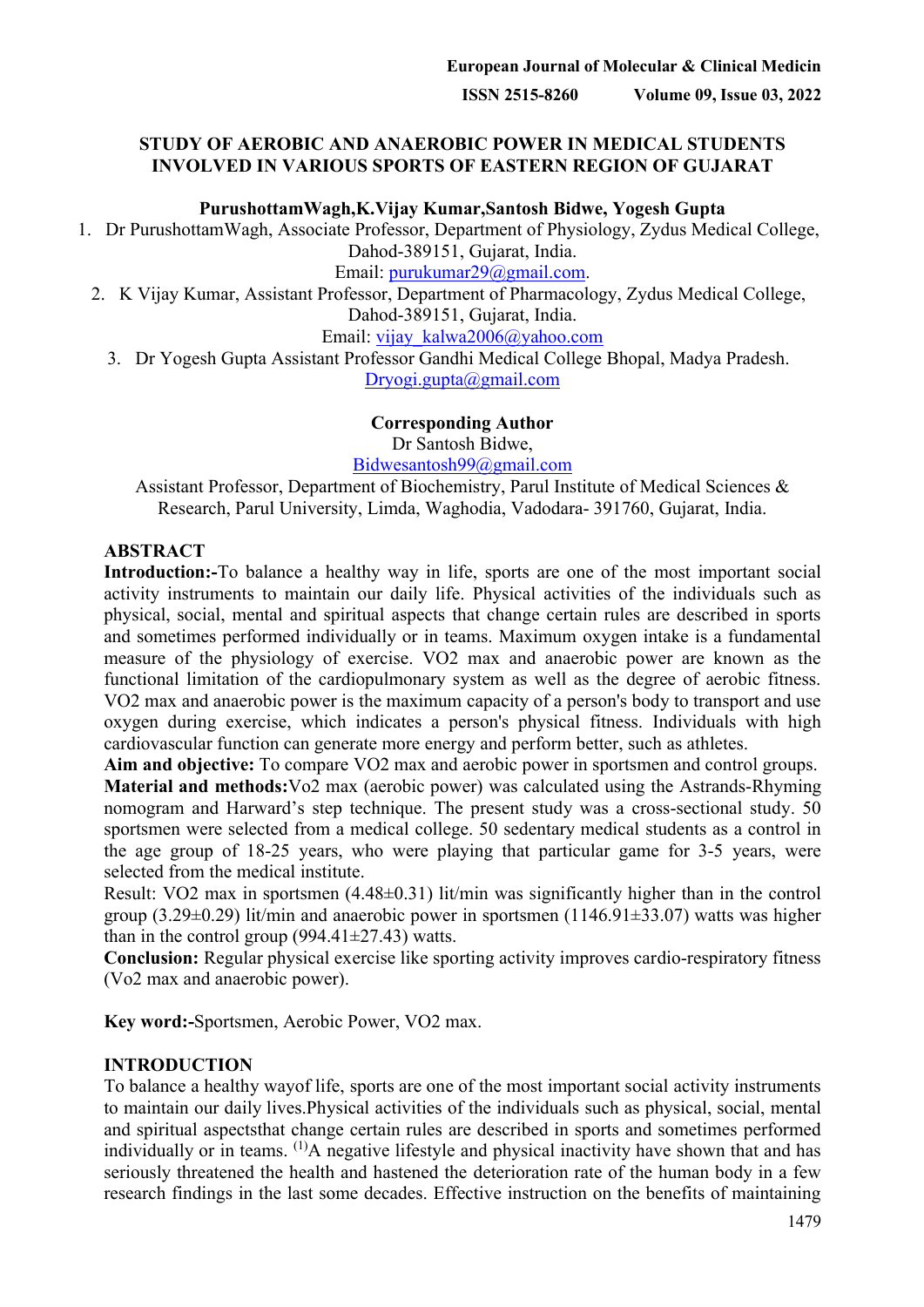good health habits should be given to the general population by medical professionals should provide stimulating and unfortunately, there is some evidence that a heavy academic workload in medical education makes it difficult for medical students to maintain regular exercise.  $(2)$ 

Medical students with academic, psychological, existential stressors confront significant outcomes throughout their professional course training. (3) Today's younger generation are subjected to physical and mental stress and living in a very competitive, challenging world. Cardiorespiratory fitness is aerobic power and anaerobic power. <sup>(4)</sup> Cardio-respiratory fitness is a major component of health-related fitness and depend on a large scale number of phenotypes associated primarily with cardiac, vascular and respiratory functions.

Physical fitness is the human's ability to maintain homeostasis as long as possible in a state of rest during exercise and competition, and to restore it quickly during and after exercise and competition requires a great deal of effort.  $(5)$ . There are several studies examining the relationship between physical fitness factors, including maximal oxygen absorption and sprint speed, anaerobic power, and anthropomorphic characteristics.  $(6-9)$ . The function of a large number of phenotypes depends on cardio-respiratory fitness, which is a major component of health-related fitness. To access cardio-respiratory fitness, sub maximum exercise capacity and maximum aerobic strength are measured.  $(10)$ 

The assessment of cardiopulmonary function is significantly increasing. Maximum oxygen intake is an important part of the physiology of exercise. VO2 max is known as a measure of functional limitations of the cardiopulmonary system as well as aerobic fitness. Aerobic power is the maximum capacity of a person's body to transport and use oxygen during exercise, which indicates a person's physical fitness. Individuals with high cardiovascular function can generate more energy and perform better, such as athletes.<sup> $(11)$ </sup> VO2 Max means maximum oxygen uptake reflects the intensity of the aerobic process and increases the maximum capacity to transport and utilize oxygen during the exercise done with increasing intensity. (12) Over the years, exercise had a beneficial effect on fitness and sports performance. When muscle activity is fast and violent, the source of energy is through the anaerobic system, whereas in the case of longterm muscle activity, the source of energy is initially through the anaerobic process and then through the aerobic process. (13)Short-term muscle strength depends on the degradation of ATP and its replenishment from phosphocreatine. The rate of both processes is relatively high, but since phosphocreatine stores are limited and need to be replenished by slow, oxidative metabolism, high phosphate-based potency can only be maintained for a limited time, with the result being at least five. Elements:- Energetic potential, including anaerobic and aerobic components, tactics, techniques and motivation for athletes to make the most of their potential.  $<sup>(14)</sup>$ Anaerobic exercise is a physical exercise that is intense enough to produce high levels of</sup> lactate. It is used by athletes to increase strength, speed and power in non-endurance sports and to build muscle for bodybuilders. Anaerobic exercise is a physical exercise intense enough to cause excess lactate to form.

This study aimed to investigate the values of aerobic and anaerobic power in medical students involved in sports disciplines and to compare these values with the sedentary medical student control group.

#### **MATERIAL AND METHOD**

**Study design**: This study was a cross-sectional study. The synopsis of the study protocol was submitted to the Institutional Ethics Committee and approval was obtained. The study was conducted in the department of Physiology Zydus Medical College, Dahod, Gujarat. Sedentary medical students as a control group were selected from the medical college. The sportsmen are selected from medical colleges who were involved in various sports such as badminton, volleyball, cricket, football, hockey and runners.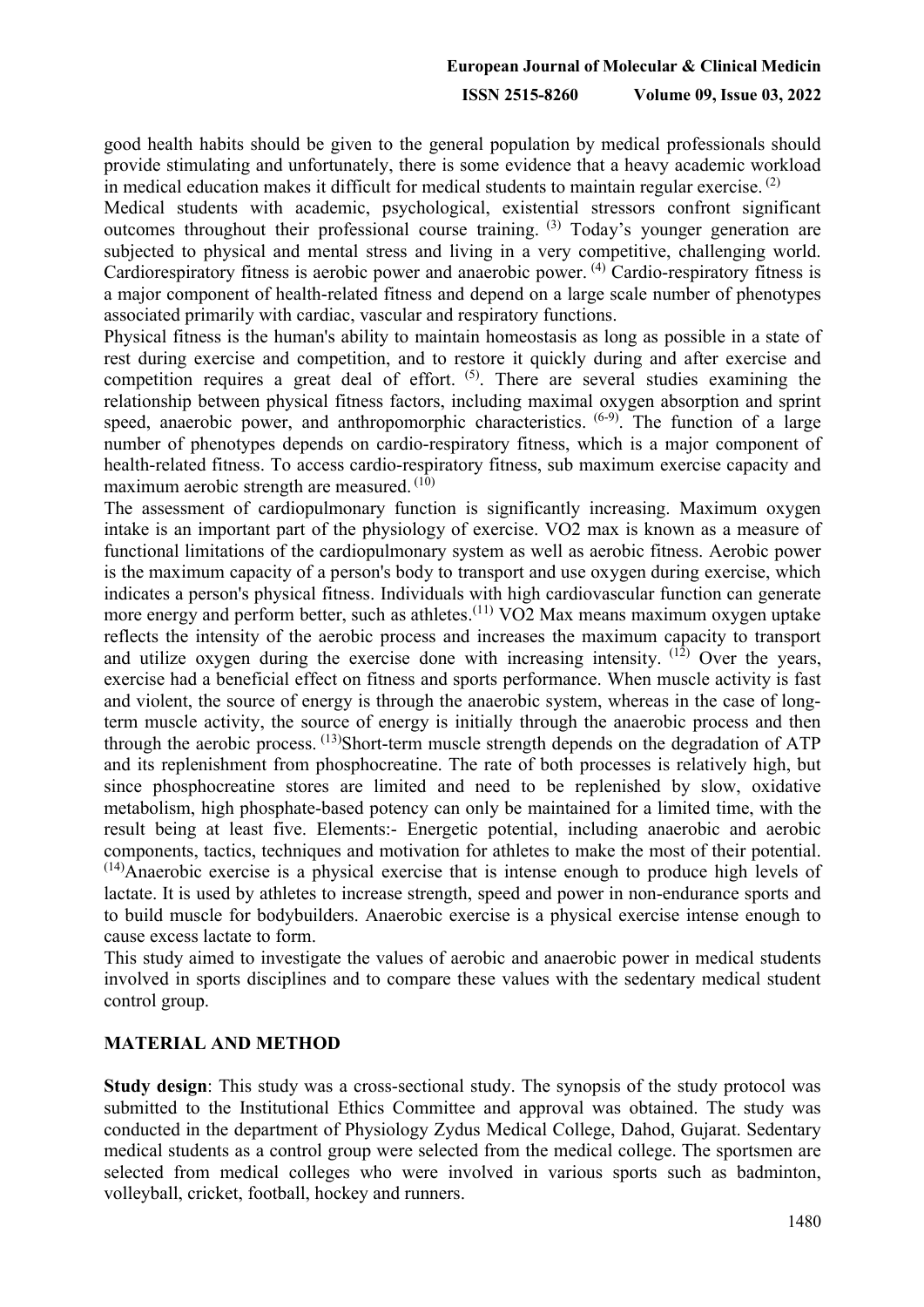## **Selection criteria:**

### **Inclusion criteria**

- 1. Sportsmen medical students in the age group of 18-25 years,
- 2. Sportsmen medical students playingsports for 3-5 years;
- 3. Healthy sportsmen, without a history of major illness in past
- Sportsmen medical students who are non-smokers, non-alcoholics and non-tobacco chewers in.
- Only males are included

### **Exclusion criteria**

- 1. Subjects with any cardiopulmonary disease;
- 2. Smokers, alcoholics, tobacco chewers an
- Females were excluded from the present study.

Thus 50 medical student sportsmen and 50 sedentary medical students fulfilling the inclusion criteria were included in the study as a control group. Each of the participants was subjected to Sergeants jump reach test. In this test, the difference between a people's standing reach and the height to which he could jump and touch was measured. Tocarry out this test we required an assistant,measuring tape, chalk, and wall (for marking). The participant warmed up for 10 minutes.Then participants held the tip of the chalk with the tip of their fingers. The participant stood close to the wall with feetapart from each other and reached up as high as possible with one hand and marks the wall with the chalk (M1). Then the participant jumped up as high as possible from a static position and marked the wall with the chalk on his fingers (M2). The assistant measured the distance between M1 and M2. Each participant repeated the test three times. Three readings were used and amongst maximum value used to calculate the anaerobic power by using the Lewisformula.

The Lewis formula (Fox and Mathews, 1974) estimates average power <sup>(15)</sup> Average Anaerobic Power (Watts) =  $\sqrt{4.9}$  x body mass (kg) x  $\sqrt{\text{jump-reach}}$  score (m) x 9.81

VJ – It is the distance between M1and M2 in cm.

#### **Maximal oxygen consumption (VO2 max) –**

Vo2 max (aerobic power) was calculated using Astrands-Rhyming nomogram and Harward's step technique. The subject was asked to step up and down on a 16-inch bench, 30 times per minute for 5 minutes. The rate was adjusted with the help of a metronome. The pulse rate for one full minute was noted immediately after the exercise. This was matched with the weight of the subject on the Astrand's-Rhyming nomogram to obtain Vo<sub>2</sub>max<sup>(16)</sup>.

#### **STATISTICAL ANALYSIS:**

The detailed data were collected and entered into the Microsoft Excel sheet and analyzed by using SPSS (Statistical package for social science) software. Values were reported as Mean  $\pm$ SD. Sportsmen and control group comparison was analyzed by applying an unpaired "t" test. Pvalue was statically significant, less than 0.05 ( $P < 0.05$ ).

| Sr. no. | <b>Parameters</b> | <b>Sportsmen</b> | <b>Control</b> | P-value |
|---------|-------------------|------------------|----------------|---------|
|         |                   | $(n=50)$         | $(n=50)$       |         |
|         |                   | $Mean \pm SD$    | $Mean \pm SD$  |         |

### **OBSERVATION & RESULTS**

**Table I: Anthropometric mean valuesof sportsmen and control Group**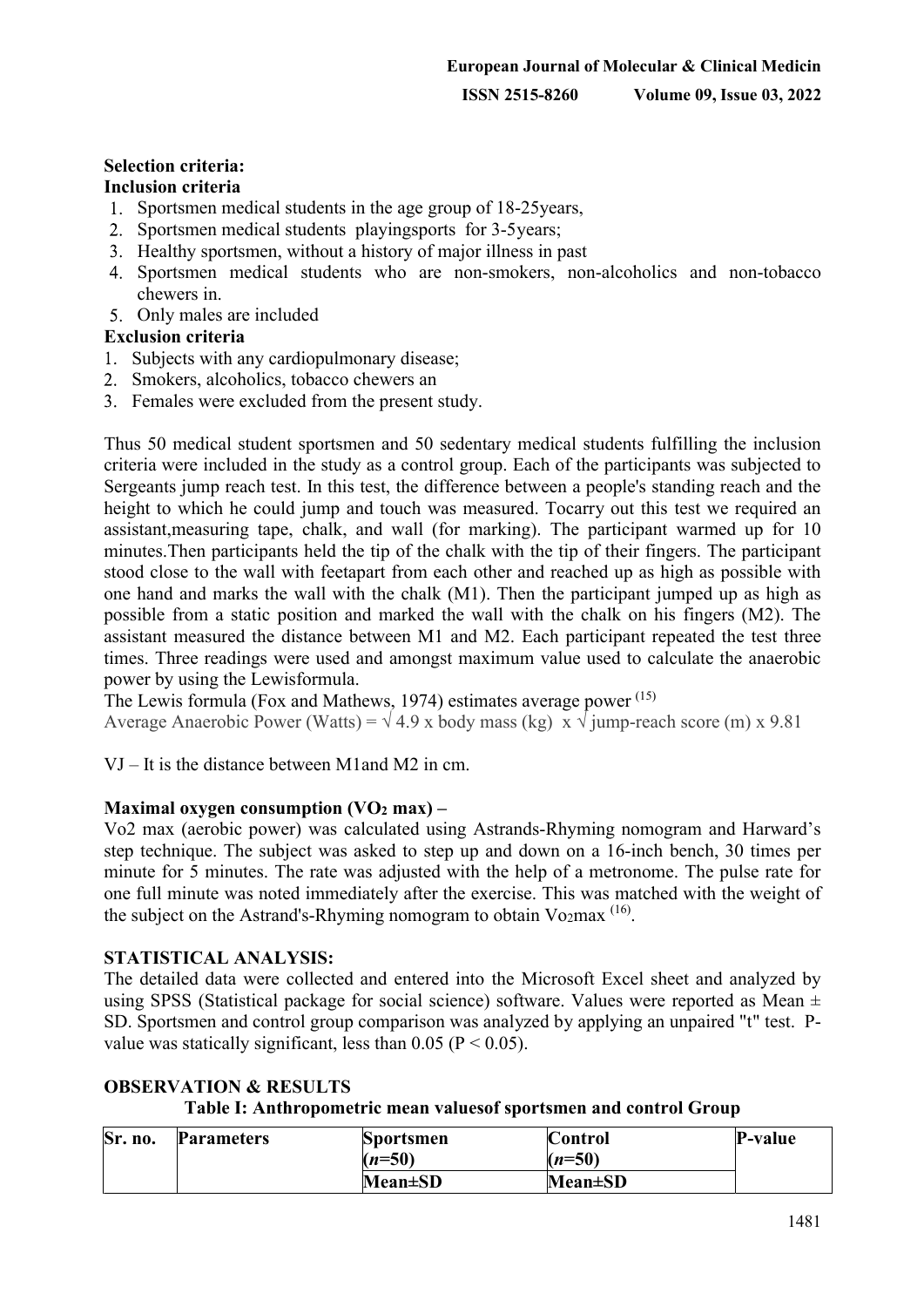## **European Journal of Molecular & Clinical Medicin ISSN 2515-8260 Volume 09, Issue 03, 2022**

| 1 | Age (years) | $20.95 \pm 0.61$ | $20.97 \pm 0.59$  | 0.61 |
|---|-------------|------------------|-------------------|------|
| 2 | Height (cm) | 173.88±1.74      | $173.76 \pm 1.76$ | 0.62 |
| 3 | Weight (kg) | $64.96 \pm 8.55$ | $63.82 \pm 8.72$  | 0.19 |

**Table II - Comparison of VO2 max between sportsmen and control**

|           | $VO2$ max (litres/min) |                                              |  |
|-----------|------------------------|----------------------------------------------|--|
|           | Sportsman $(n=50)$     | Control $(n=50)$                             |  |
| Mean      | 4.690                  | 3.517                                        |  |
| <b>SD</b> | 0.55                   | 0.27                                         |  |
| P         |                        | $P<0.002$ (Statistically highly significant) |  |

**Graph comparison of VO2 max between sportsmen and control E** Comparison of anaerobic power between Sportsmen and Control. 1200.00 VO2 Max Liters/Min 1150.00 1100.00 1050.00 1000.00 950.00 900.00 Sportsmen Control **Groups**

|  | Table III - Comparison of anaerobic power between Sportsmen and Control. |
|--|--------------------------------------------------------------------------|
|  |                                                                          |

|           | <b>Anaerobic power(watts)</b>              |                   |  |
|-----------|--------------------------------------------|-------------------|--|
|           | Sportsmen( $n=50$ )                        | Controls $(n=50)$ |  |
| Mean      | 1146.91                                    | 994.41            |  |
| <b>SD</b> | 33.07                                      | 27.43             |  |
| P Value   | P<0.001 (Statistically highly significant) |                   |  |

**Graph II Comparison of anaerobic power between Sportsmen and Control.**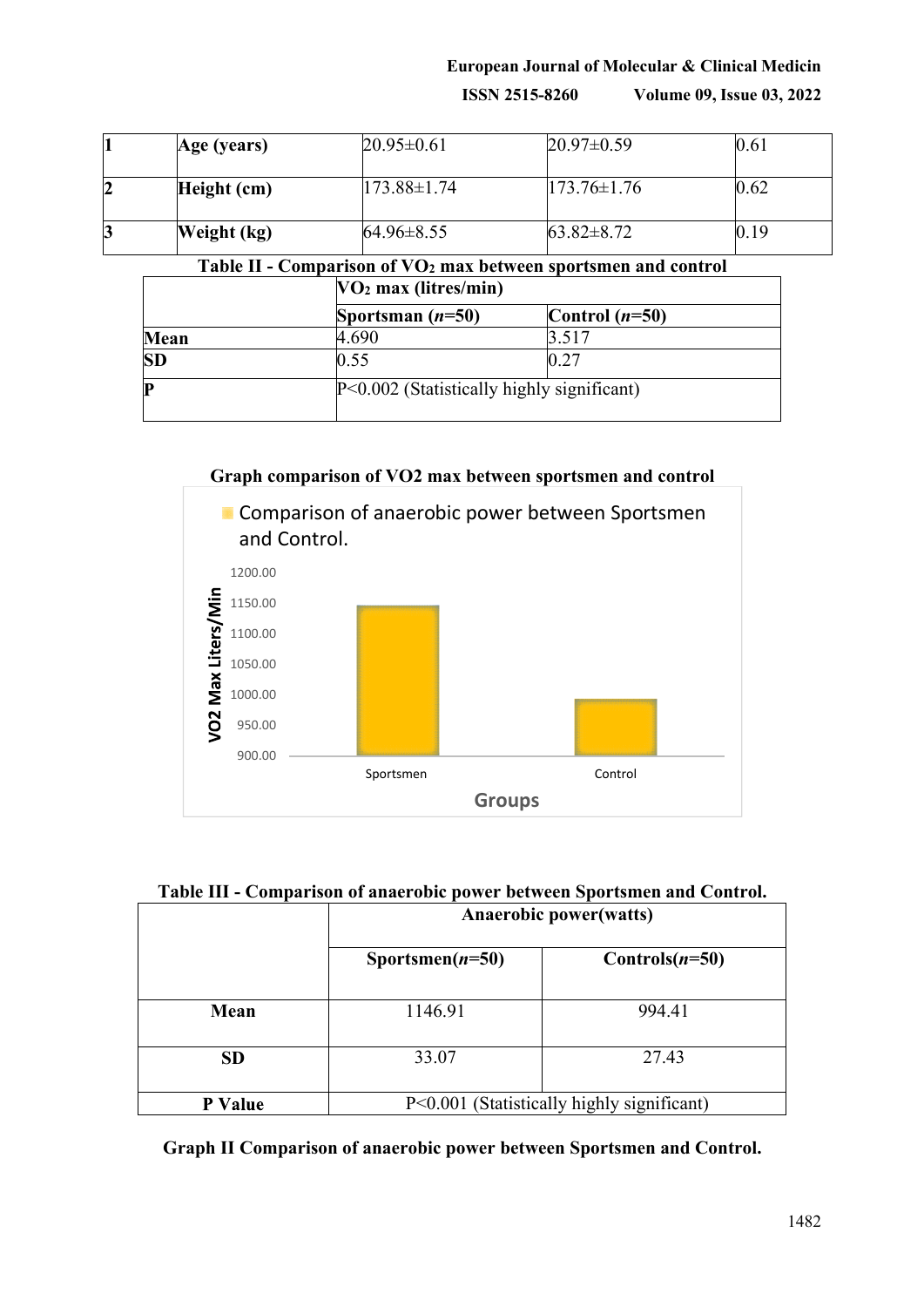

### **RESULT**

Table I shows mean values of physical characteristics in sportsmen which were age in years  $(20.95\pm0.61)$ , height in cm  $(173.88\pm1.74)$ , weight in kg  $(64.96\pm8.55)$ . The mean values of physical characteristics in the control group were age in years  $(20.97\pm0.59)$ , height in cm  $(173.76\pm1.76)$ , weight in kg  $(63.82 \pm 8.72)$ . There was no significant difference in age, height and weight between the two groups. This implies that all the groups were comparable concerning these parameters.

Table no. II and Graph I shows a comparison of VO2 max in the control group and sportsmen. VO2max in sportsmen (4.690±0.55) lit/min was significantly higher than in control  $(3.517\pm0.27)$  lit/min. The difference between the mean value of VO2 max in sportsmen and the control group was statistically highly significant  $(p<0.002)$ 

Table III and Graph II show anaerobic power in sportsmen (1146.91±33.07) watts was higher than in the control group  $(994.41 \pm 27.43)$  watts. The difference between the anaerobic power values of sportsmen and the control was statistically highly significant ( $p<0.001$ ).

### **DISCUSSION**

The present study was approached to compare aerobic and anaerobic power of medical students involved in various sports disciplines and sedentary medical students. Indian medical graduates are the doctors of the future and a good physician should be mentally alert and physically appropriate. [17]When students exercise less often and mainly because of the huge academic workload they have to deal with different types of stress. It is important to measure and analyze their physical fitness for their benefit and improvement to maintain a healthy lifestyle. VO2 max provides a quantitative assessment of an individual's ability to perform aerobic transfusions. Maximum Oxygen Absorption [VO2 max], an internationally accepted parameter for evaluating cardiorespiratory fitness, reflects the amount of oxygen used by the working muscles during maximum exercise. This is the best index of aerobic capacity and the gold standard for cardiorespiratory fitness. Some studies have shown a linear increase in VO2 max and training has shown that prolonged training can increase VO2 max more than 40% in normal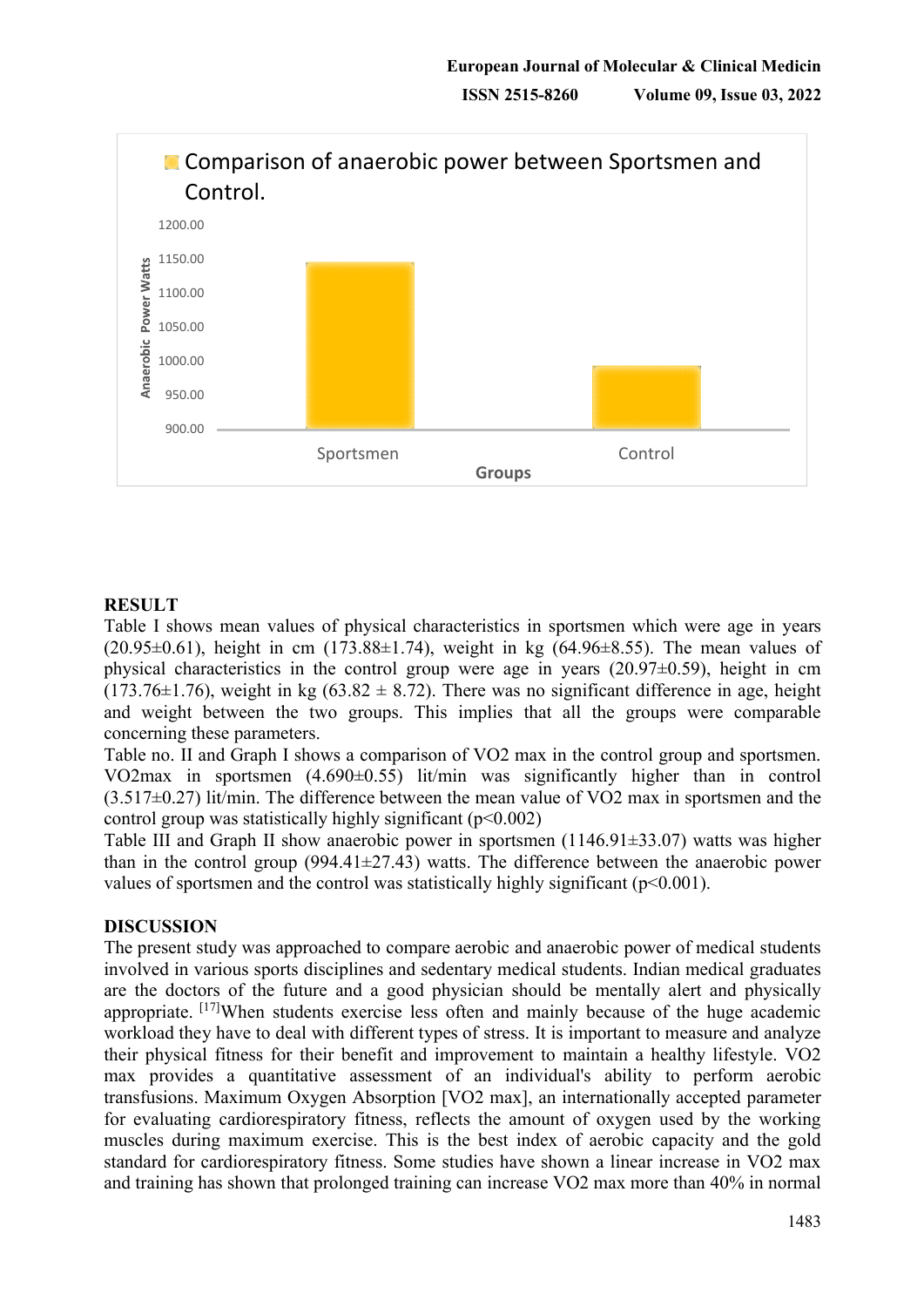# **European Journal of Molecular & Clinical Medicin ISSN 2515-8260 Volume 09, Issue 03, 2022**

sitting individuals. (18-21) Astrands I and Hermansen L was found in young sedentary men's body weight and height that associated with VO2 max was strong  $(22, 23)$ The anaerobic capacity of football players was also increased significantly. This was due to frequent sprints in sports like football, basketball, hockey cricket. Sprint requires a phosphagen system and creatinine phosphate to generate instant energy. Recovery of the deleted store of creatinine phosphate depends on the distance between sprints. Decreased duration of sprint reduces the reabsorption of creatine phosphate stores which increases fatigue time. Research by Koser and Hazar et al showed that the anaerobic power value of sitting male students is lower than the anaerobic power value of students studying in sports departments. (25)

Several recent studies have found that physical activity has a positive effect on students' academic outcomes. (26-28)The study was conducted on primary, secondary school and college students. In each study, it was determined that students who participated in physical activity had higher grades and test scores than those who did not. Excess VO2 max and a decrease in anaerobic strength are indicators of exercise ability or endurance. VO2 max is the product of maximum cardiac output and maximum arteriovenous oxygen difference.<sup>(29)</sup> The reason for the decrease in VO2max in our subjects is reduced physical activity, unhealthy lifestyle behaviours, such as those established over the years of education, which can affect adult behaviour and health status. As measured by BMI, cardiorespiratory fitness has also shown a strong correlation with total adiposity.  $(30)$ 

#### **Conclusion:**

Aerobic and anaerobic strength is significantly higher in sportsmen than in controls. This showed that physical activity mostly affects cardio-respiratory function. Aerobic power and anaerobic power can be taken as an indicator of cardio-respiratory fitness. Strength and regular exercise training increase aerobic and anaerobic strength. Anaerobic strength can be improved with the help of specific training and physical factors play an important role in the performance of athletes in a variety of physical activities. The results of this study strongly recommend regular physical exercise for medical students. Medical students are always under tremendous stress which affects their work productivity and this is also due to a sedentary lifestyle. Regular physical exercise will improve their cardiovascular fitness and help them lead a better quality of life. We hope that this information will help medical educators to address this problem, promoting exercise and corporate physical fitness among medical students.

### **References**

- Kürkçü R, Gökhan, İ. The effects of handball training on the some respiration and circulatory parameters of school boys aged 10-13. *UluslararasıİnsanBilimleriDergisi*; 2011 ,135-143.
- Datta AK. Neuroanatomy".3<sup>rd</sup>Edition.CurrentBookInternational Kolkata:2007, 303.  $2.$
- Levy BS, Goldberg R, Rippe J, Love D. A regular physical exercise program for medical  $3<sub>l</sub>$ students: learning about prevention through participation. *J Med Edu*c;1984 596-598.
- BijlaniRL."UnderstandingMedicalPhysiology".3rdEdition.JaypeeBrothersMedical  $4<sub>1</sub>$ publishers New Delhi;2004.897-900.
- Chawla, K., Mishra, R., and Sachdeva, V.Correlation of antioxidants and fitness levels in 5. undergraduate medical students. Indian Journal of Physiology and Pharmacology; 2007,51: 293-295
- Vescovi, J. D., and McGuigan, M. R. . Relationships between sprinting, agility, and jump ability in female athletes. *Journal of Sports Sciences*;2008,26(1):97-107.
- Yamamoto, L. M., Lopez, R. M., Klau, J. F., Casa, D. J., Kraemer, W. J., Maresh, C. M. 7. The effects of resistance training on endurance distance running performance among highly trained runners: A systematic review. *Journal of Strength and Conditioning*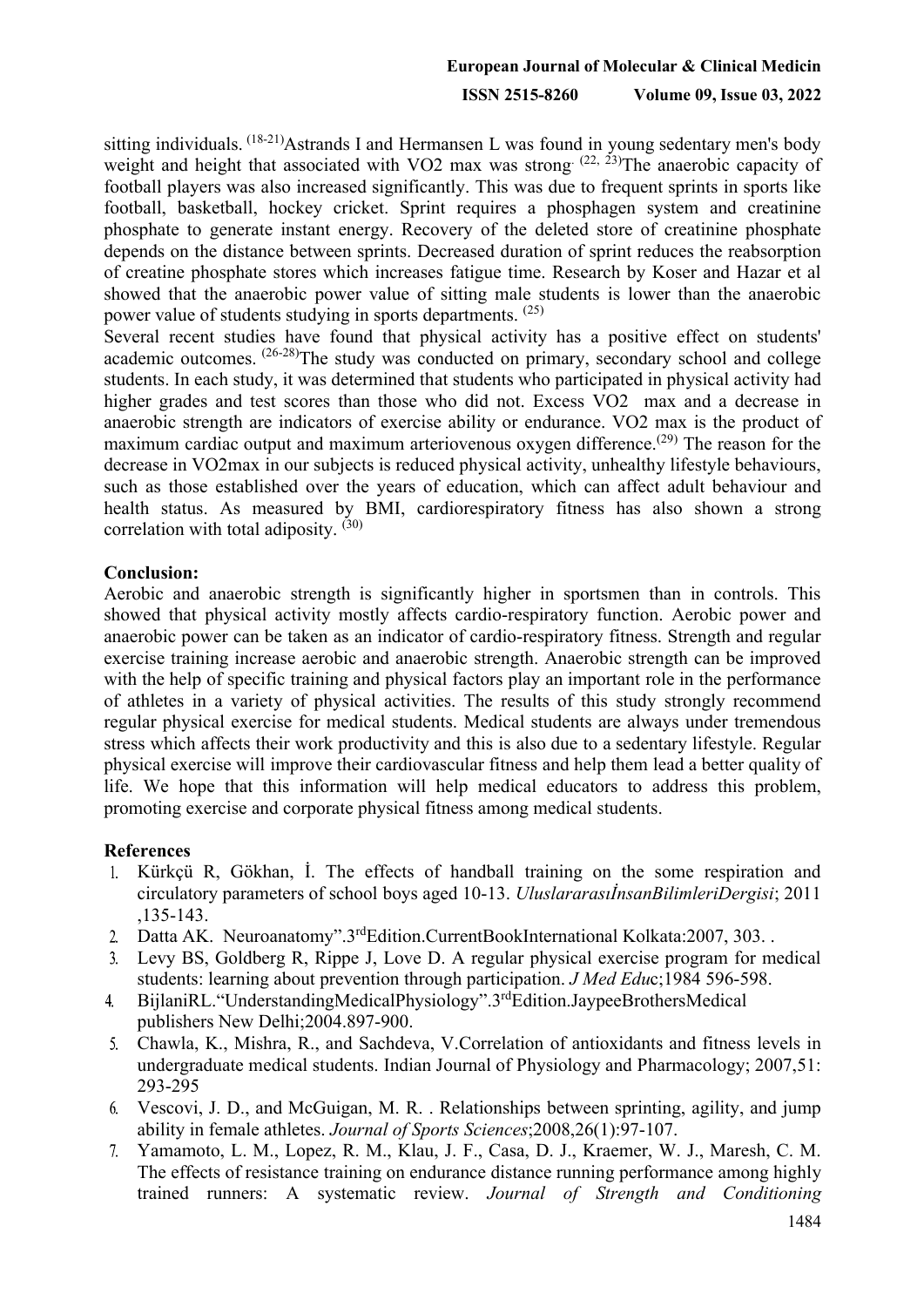*Research*;2008, 22(6): 2036-2044.

- Ziyagil, M. A., Cengiz, A., and Aksoy, Y. Relationship among sprints performance, body composition, and aerobic power in collegiate people. *KinesiologiaSlovenica*;2016,22(2): 5- 13.
- 9. Gillen, Z. M., Wyatt, F. B., Winchester, J. B., Smith, D. A., and Ghetia, V. The relationship between aerobic and anaerobic performance in recreational runners. *International Journal of Exercise Science*;2016,9(5):625-634
- 10. Maud, Foster. "Physiologicaassessment ofHumanfitness". 2<sup>nd</sup>Edition. Human Kinetics;2006,1-3.
- Wilmore JH and Costill DL. Physiology of Sport and Exercise:3rd Edition. Champ HumanKinetics. 2005.
- William D**.** Exercise Physiology. Energy, nutrition and human performance. 3rdedn. 1991.
- Fox EL, Bowers RW, Foss ML.The Physiological Basis of Physical Education and  $13.$ Athletics. 5th ed. Philadelphia: W.B. Saunders.1993.
- Margaria, R., Aghemo, P. and Rovelli, E. Measurement of muscular power (anaerobic) in man. *J.Appl.Physiol*;1964,1662-1664.
- Fox EL and Mathews DK. The interval training: conditioning for sports and general fitness. Philadelphia PA: Saunder;1974,257-258.
- Astrand PO, Ryhming I.A nomogram for calculation of aerobic capacity (physical fitness) from pulse rate during submaximal work. *J Appl. Physiol*;1954,7:219
- 17. Nabi T, Rafiq N, Qayoom O.Assessment of cardiovascular fitness [VO2 max] among medical students by Queens College step test*. Int J Biomed AdvRes*;2015,6:418-21
- Fagard R., E Bielen, A.Amery.Heritability of aerobic power and anaerobic Energy generation during exercise.*Journal of Applied Physiology;*1991,70:357-62.
- Hickson RC, Dvorak EM. Gorostiaga TT, Kurowskiand C.Foster. The linear increase  $19.$ in aerobic power is induced by a strenuous program of endurance exercise. *Journal of Applied Physiology*: Respiratory; 1977,42:372-76.
- Hickson RC, Dvorak BA, Gorostiaga EM, Kurowski TT, Foster C. Potential for strength and endurance training to amplify endurance performance. *J ApplPhysiol*; 1985,65(5):2285-90.
- Powers S.K. Dodd S, Beadle RE.Oxygen Uptake kinetics in trained athletes Differing in VO2 max.*European Journal of Applied physiology*;1985,54,306-8.
- Astrands I. Aerobic work capacity in men and women with special reference to age. *Acta. Physiol.Scand Suppl*;1960,49(169):1-49.
- Hermansen and Andersen.Aerobic work capacity in young Norwegian men and 23. women*. J. Appl. Physiol*;1965,20(3):425-431.
- Kumar A, Singh G. A Study of Anaerobic Power and Capacity of Football Players; *Journal of Exercise Science and Physiotherapy*;2014, 10;2:97-103.
- Esbjörnsson M., Sylven C., Holm I., Jansson, E. Fast-twitch fibres may predict anaerobic performance in both females and males. *International Journal of Sports Medicine*;1993,14(5), 257-263.
- Fox CK, Barr-Anderson D, Neumark-Sztainer D, Wall M. Physical activity and sports team participation: associations with academic outcomes in middle school and high school students. *J Sch Health*;2010, 80(1):31-7.
- Eveland-Sayers BM, Farley RS, Fuller DK, Morgan DW, Caputo JL. Physical fitness and academic achievement in elementary school children. J Phys Act Health; 2009,6(1):99-104.
- Todd, M.K. ,Czyszczon, G. , Carr, J.W. , & Pratt, C. Comparison of health and academic indices between campus recreation facility users and nonusers. Recreational Sports Journal;2009,33(1), 43–53.
- McArdle WD, Katch FI, KatchVL.Essentials of Exercise Physiology. Philadelphia: Lea